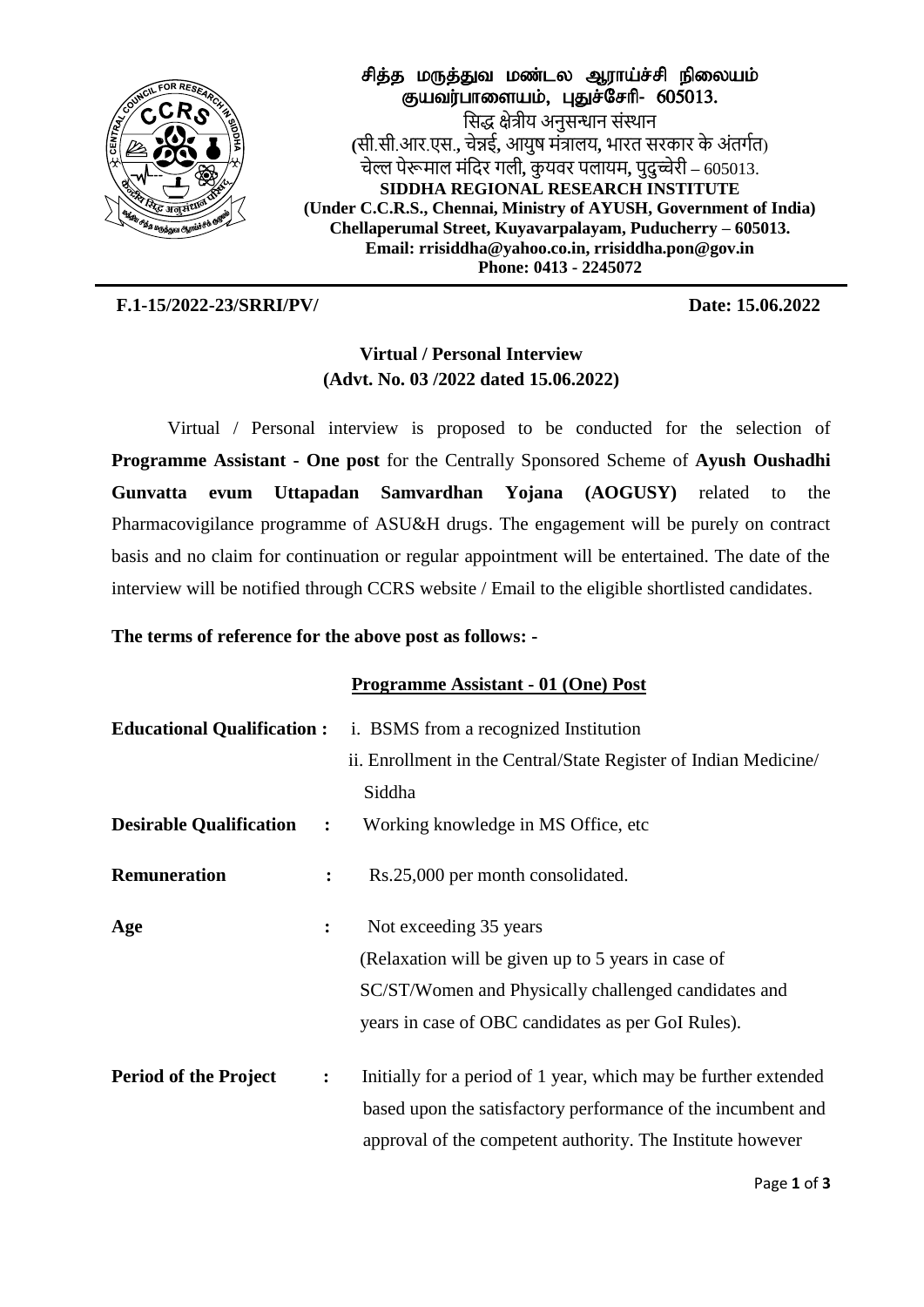reserves the right of termination of services of the appointee forthwith or before the expiry of stipulated period without assigning any reason.

### **Place of Posting :** Siddha Regional Research Institute, Puducherry.

#### **How to Apply:**

The filled in application in the prescribed format along with self attested certificates/documents (scanned copies) must be sent to the email address **recruitments.srripdy@gmail.com** with cc to **rrisiddha.pon@gov.in.** All the attachments are required in PDF only. Hard copies of the same also need to be sent by post to:

The Research Officer (S) S III & I/c Siddha Regional Research Institute, Chellaperumal Street, Kuyavarpalayam, Puducherry – 605013.

#### **Last date of submission of application: 05.07.2022 up to 5 p.m.**

#### **Instructions/T&Cs to the candidates:**

- 1. CV/ Resume will not be accepted. The application should be in the prescribed format only along with all required documents. **If otherwise, applications would be summarily rejected.**
- 2. Candidates should enclose self-attested photocopies of educational qualification, and other relevant documents along with filled application.
- 3. The crucial date for determining the age limit shall be the last date of application.
- 4. Responsibilities:
	- To co-ordinate functioning of Pharmacovigilance Programme management unit at SRRI, Puducherry.
	- To update and provide regular status reports of the Programme.
	- To assist in organizing the training programmes under the scheme.
	- Other activities assigned by the Programme Co-ordinator/Head of the Institute from time to time.
- 5. The assignment will be on full time basis and he/she has to ensure to attend the office on all working days (six days per week). If required on account of exigencies of work candidates is expected to attend, for which no additional remuneration will be paid.